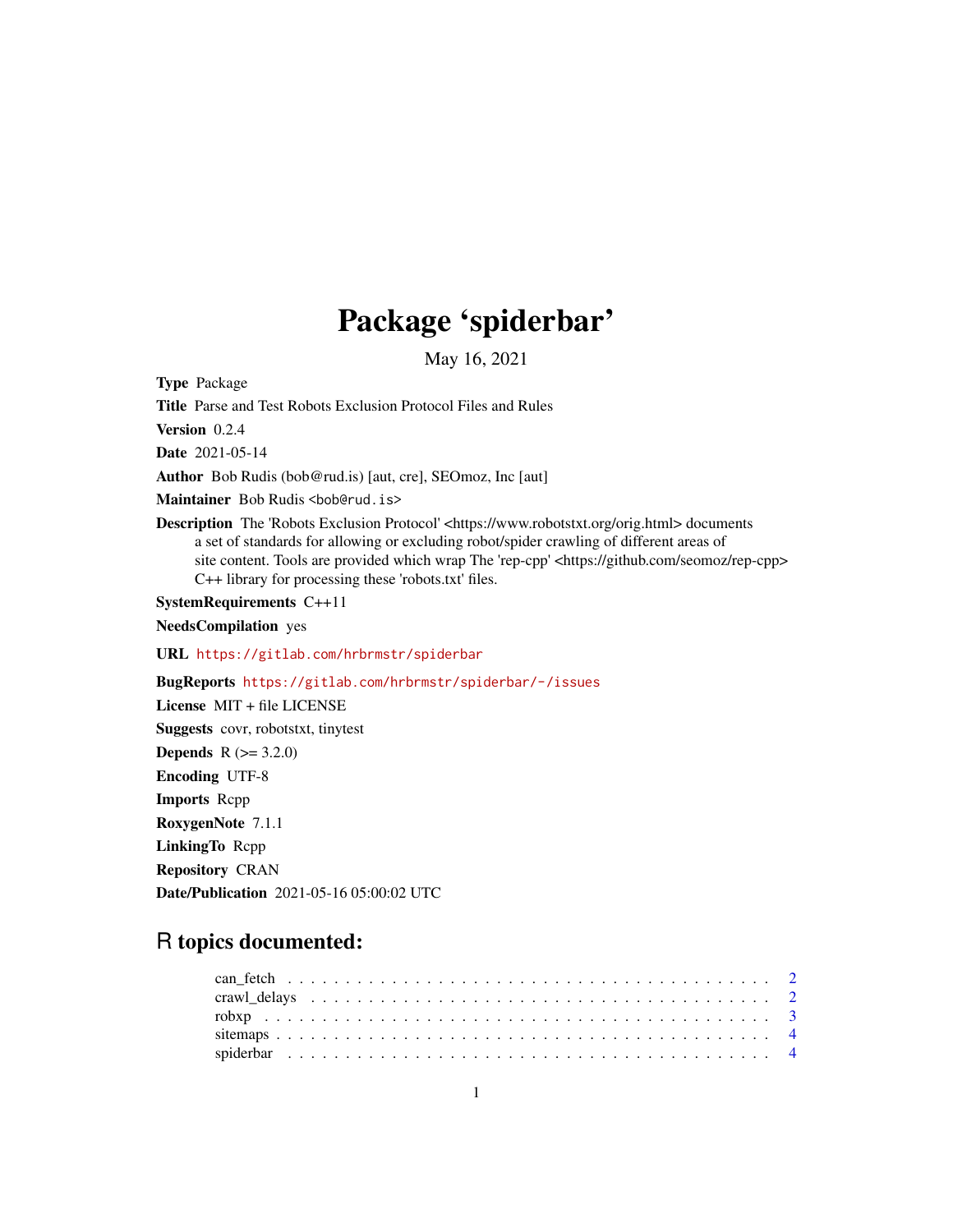#### <span id="page-1-0"></span>**Index** [5](#page-4-0). The second state of the second state of the second state of the second state of the second state of the second state of the second state of the second state of the second state of the second state of the second

#### Description

Provide a character vector of URL paths plus optional user agent and this function will return a logical vector indicating whether you have permission to fetch the content at the respective path.

#### Usage

```
can_fetch(obj, path = ''/, user_agent = ''*)
```
#### Arguments

| obi        | robxp object       |
|------------|--------------------|
| path       | path to test       |
| user_agent | user agent to test |

#### Value

logical vector indicating whether you have permission to fetch the content

#### Examples

```
gh <- paste0(readLines(system.file("extdata", "github-robots.txt",
             package="spiderbar")), collapse="\n")
gh_rt <- robxp(gh)
can_fetch(gh_rt, "/humans.txt", "*") # TRUE
can_fetch(gh_rt, "/login", "*") # FALSE
can_fetch(gh_rt, "/oembed", "CCBot") # FALSE
can_fetch(gh_rt, c("/humans.txt", "/login", "/oembed"))
```
crawl\_delays *Retrieve all agent crawl delay values in a* robxp robots.txt *object*

#### Description

Retrieve all agent crawl delay values in a robxp robots.txt object

#### Usage

crawl\_delays(obj)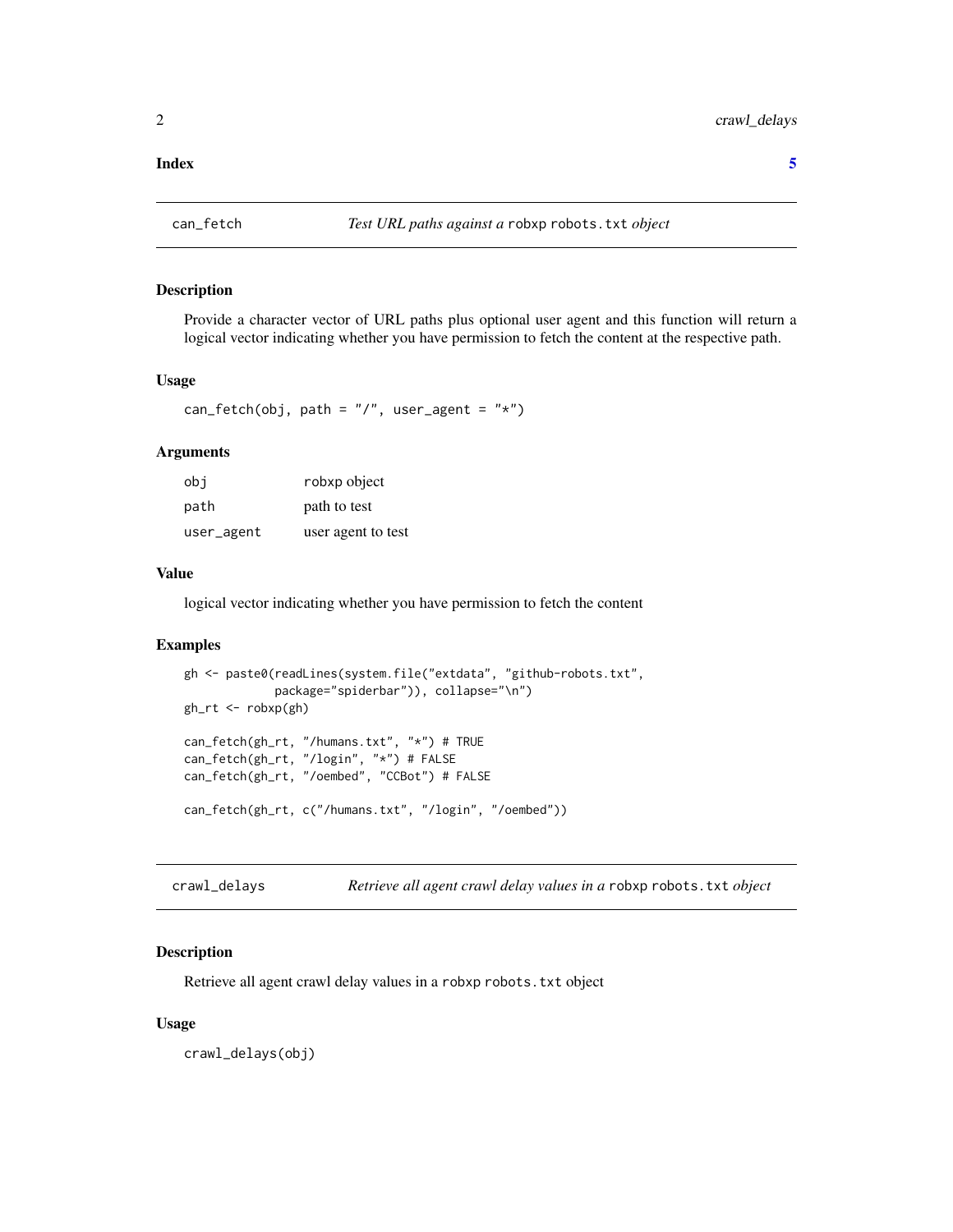<span id="page-2-0"></span> $r^{3}$ 

#### Arguments

obj robxp object

#### Value

data frame of agents and their crawl delays

#### Note

-1 will be returned for any listed agent *without* a crawl delay setting

#### Examples

```
gh <- paste0(readLines(system.file("extdata", "github-robots.txt",
             package="spiderbar")), collapse="\n")
gh_{r}t <- robxp(gh)crawl_delays(gh_rt)
imdb <- paste0(readLines(system.file("extdata", "imdb-robots.txt",
               package="spiderbar")), collapse="\n")
imdb_rt <- robxp(imdb)
crawl_delays(imdb_rt)
```
robxp *Parse a 'robots.txt' file & create a 'robxp' object*

#### Description

This function takes in a single element character vector and parses it into a 'robxp' object.

#### Usage

robxp(x)

#### Arguments

x either an atomic character vector containing a complete 'robots.txt" file \_or\_ a length >1 character vector that will concatenated into a single string \_or\_ a 'connection' object that will be passed to [readLines()], the result of which will be concatenated into a single string and parsed and the connection will be closed.

#### Value

a classed object holding an external pointer to parsed robots.txt data

#### Examples

```
imdb <- paste0(readLines(system.file("extdata", "imdb-robots.txt",
               package="spiderbar")), collapse="\n")
rt <- robxp(imdb)
```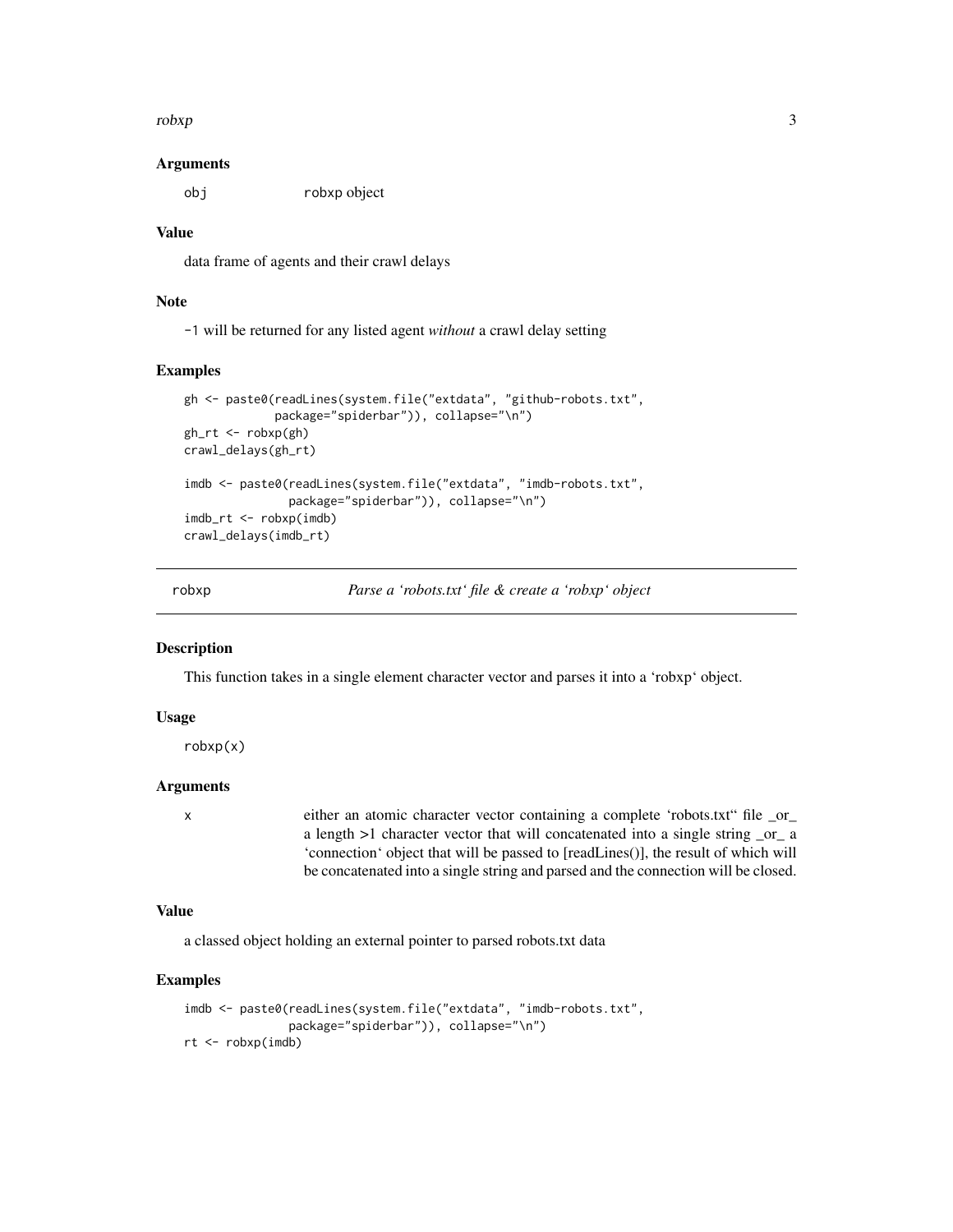<span id="page-3-0"></span>

#### Description

Retrieve a character vector of sitemaps from a parsed robots.txt object

#### Usage

```
sitemaps(xp)
```
#### Arguments

xp A robxp object

#### Value

charcter vector of all sitemaps found in the parsed robots.txt file

#### Examples

```
imdb <- paste0(readLines(system.file("extdata", "imdb-robots.txt",
               package="rep")), collapse="\n")
rt <- robxp(imdb)
sitemaps(rt)
```
spiderbar *Parse and Test Robots Exclusion Protocol Files and Rules*

#### Description

The 'Robots Exclusion Protocol' (<https://www.robotstxt.org/orig.html>) documents a set of standards for allowing or excluding robot/spider crawling of different areas of site content. Tools are provided which wrap The rep-cpp <https://github.com/seomoz/rep-cpp> C++ library for processing these 'robots.txt" files.

#### Author(s)

Bob Rudis (bob@rud.is)